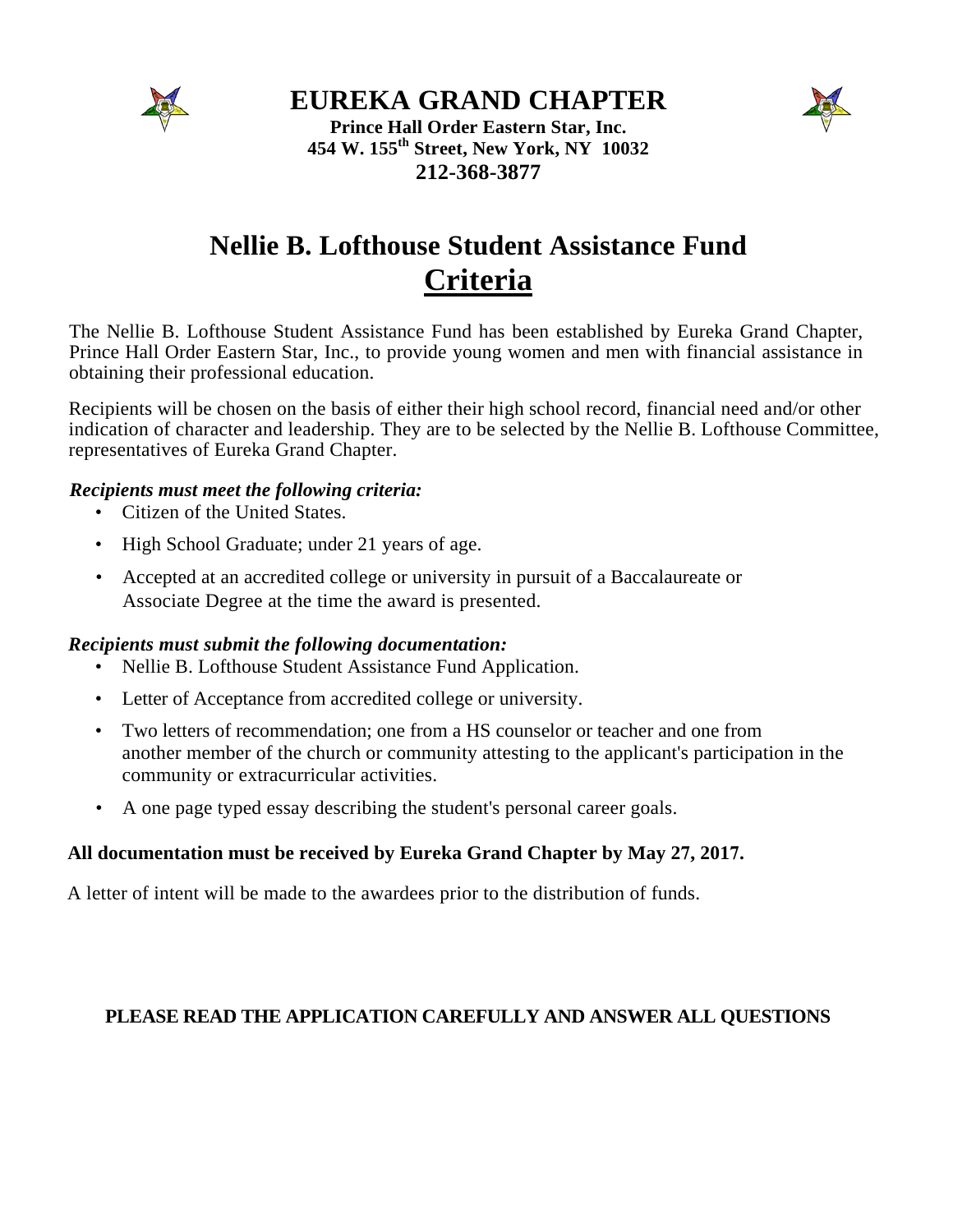



## NELLIE B. LOFTHOUSE STUDENT ASSISTANCE FUND **APPLICATION**

(Please print or write legibly)

|                                                       |                                                                                                                                                                                                                                                                       | Age |  |
|-------------------------------------------------------|-----------------------------------------------------------------------------------------------------------------------------------------------------------------------------------------------------------------------------------------------------------------------|-----|--|
| Address                                               |                                                                                                                                                                                                                                                                       |     |  |
|                                                       |                                                                                                                                                                                                                                                                       |     |  |
|                                                       |                                                                                                                                                                                                                                                                       |     |  |
|                                                       |                                                                                                                                                                                                                                                                       |     |  |
|                                                       |                                                                                                                                                                                                                                                                       |     |  |
|                                                       |                                                                                                                                                                                                                                                                       |     |  |
|                                                       |                                                                                                                                                                                                                                                                       |     |  |
|                                                       | Profession/Employment                                                                                                                                                                                                                                                 |     |  |
|                                                       |                                                                                                                                                                                                                                                                       |     |  |
|                                                       |                                                                                                                                                                                                                                                                       |     |  |
|                                                       |                                                                                                                                                                                                                                                                       |     |  |
|                                                       |                                                                                                                                                                                                                                                                       |     |  |
| Names of immediate family members (sisters, brothers) |                                                                                                                                                                                                                                                                       |     |  |
| Name                                                  | Relationship to you                                                                                                                                                                                                                                                   | Age |  |
|                                                       |                                                                                                                                                                                                                                                                       |     |  |
|                                                       |                                                                                                                                                                                                                                                                       |     |  |
|                                                       |                                                                                                                                                                                                                                                                       |     |  |
|                                                       |                                                                                                                                                                                                                                                                       |     |  |
|                                                       |                                                                                                                                                                                                                                                                       |     |  |
|                                                       | This application is made for assistance to pursue studies for work in (major):                                                                                                                                                                                        |     |  |
|                                                       | $\frac{1}{2}$ leading to a $\frac{1}{2}$ leading to a $\frac{1}{2}$ leading to a $\frac{1}{2}$ leading to a $\frac{1}{2}$ leading to a $\frac{1}{2}$ leading to a $\frac{1}{2}$ leading to a $\frac{1}{2}$ leading to a $\frac{1}{2}$ leading to a $\frac{1}{2}$ lead |     |  |
|                                                       | Number of years estimated to complete studies ___________________________________                                                                                                                                                                                     |     |  |
|                                                       |                                                                                                                                                                                                                                                                       |     |  |